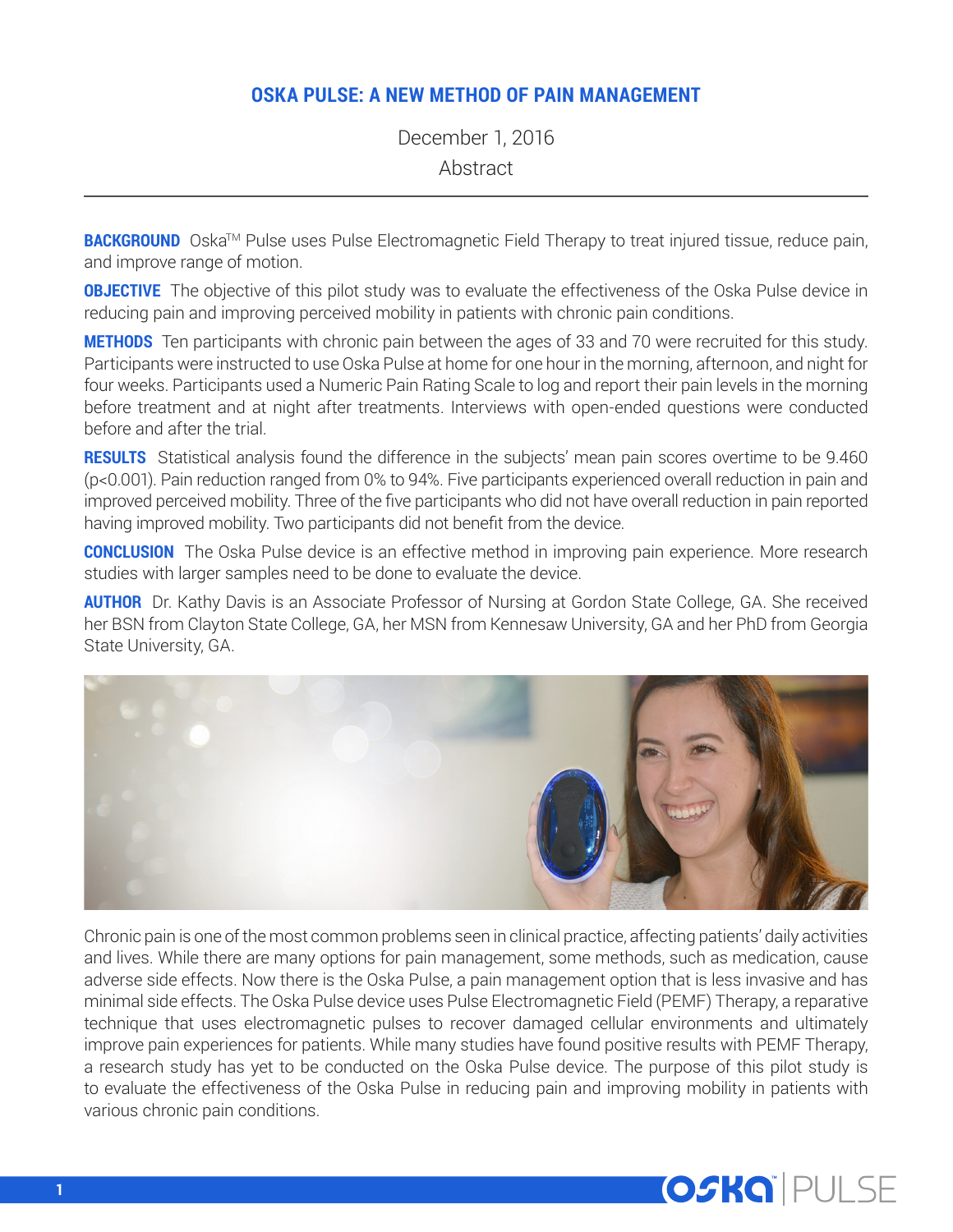#### **BACKGROUND**

Chronic pain is defined as pain that persists for a minimum of three months and often stems from an acute pain experience, such as trauma or a surgical procedure, or a result of a chronic illness. According to the Institute of Medicine (IOM) (2011) report on pain in the U.S., chronic pain affects approximately 100 million adults, posing a significant public health challenge. Ongoing chronic pain can result in sleep disturbances, fatigue, anxiety, depression, and a number of somatic complaints. This pain causes reduced mobility, loss of productivity, and diminished quality of life (Outcalt et al., 2015; Mudge, Meaume, Woo, Sibbald, & Price, 2008; Stubbs, Schofield, & Patchay, 2016; Rawe, 2014).

Pharmacological intervention has been the mainstream solution for pain in the past. Over-the-counter medications (OTC), such as acetaminophen and NSAIDs, are relatively safe but can cause serious adverse effects if taken too often or beyond its toxic limit. Acetaminophen overdose is common and can cause acute liver failure and death from liver damage (Bond, Ho, & Woodward, 2012). Long-term use of NSAIDs has been associated with kidney damage, hypertension, fluid retention, and adverse cardiovascular effects. At recommended doses, NSAIDs can cause gastrointestinal side effects, including pain and bleeding (Straube, Tramer, Moore, Derry, & McQuay, 2009). Medications, such as opioids, are still considered controversial since they are often not as effective as desired, have reduced efficacy when physical tolerance increases, produce undesirable side effects (i.e. constipation, sedation), and have a potential for abuse (Furlan, Sandoval, Mailis-Gagnon, & Tunks, 2006). There are other methods of pain reduction outside of pharmaceutical intervention that have shown to be beneficial with less adverse effects.

PEMF therapy is an innovative method of pain management that uses safe levels of electrical energy to direct magnetic pulses through injured tissue to stimulate cellular repair. PEMF is commonly used in orthopedics for treatment of non-union fractures, failed fusions, and bone growth and has shown to cause biological changes. The treatment reaches the cellular membrane level, changing the cell environment and restoring integrity and function (Aktas, I., Akgun, K., & Cakmak, B., 2006). It helps to reduce pain and promote increased range of motion, as well as dilate blood vessels to reduce inflammation and increase oxygen-rich blood flow to support muscle recovery. Several clinical studies over the last 30 years have proven that PEMF therapy has minimal side effects and significantly reduces pain in patients with various chronic pain conditions. Oska Pulse is a device that utilizes a technology to optimize PEMF therapy to accelerate the body's ability to heal itself. Oska employs four frequencies of signals to target muscle ease, bone repair, capillary dilation, and pain reduction.

#### **REVIEW OF LITERATURE**

There are a number of research studies on PEMF therapy in patients with various chronic pain conditions. Most studies have found that PEMF is an effective method in reducing pain, with some studies showing improved function and decreased analgesic medication consumption as well.

In a systematic review by Andrade et al. (2016), the investigators studied the effectiveness of PEMF therapy on reducing pain and clinical symptoms in patients with lower back pain conditions. After a database search of studies from January 2005 to August 2015, a total of six studies were eligible for the review. All six studies reported a reduction in pain with an average reduction of pain of 2.1 to 6.4 points out of 10 on the VAS from baseline to end-point. All six studies in the review also found an improvement in functionality, with the Oswestry Disability Index as the most commonly used scale.

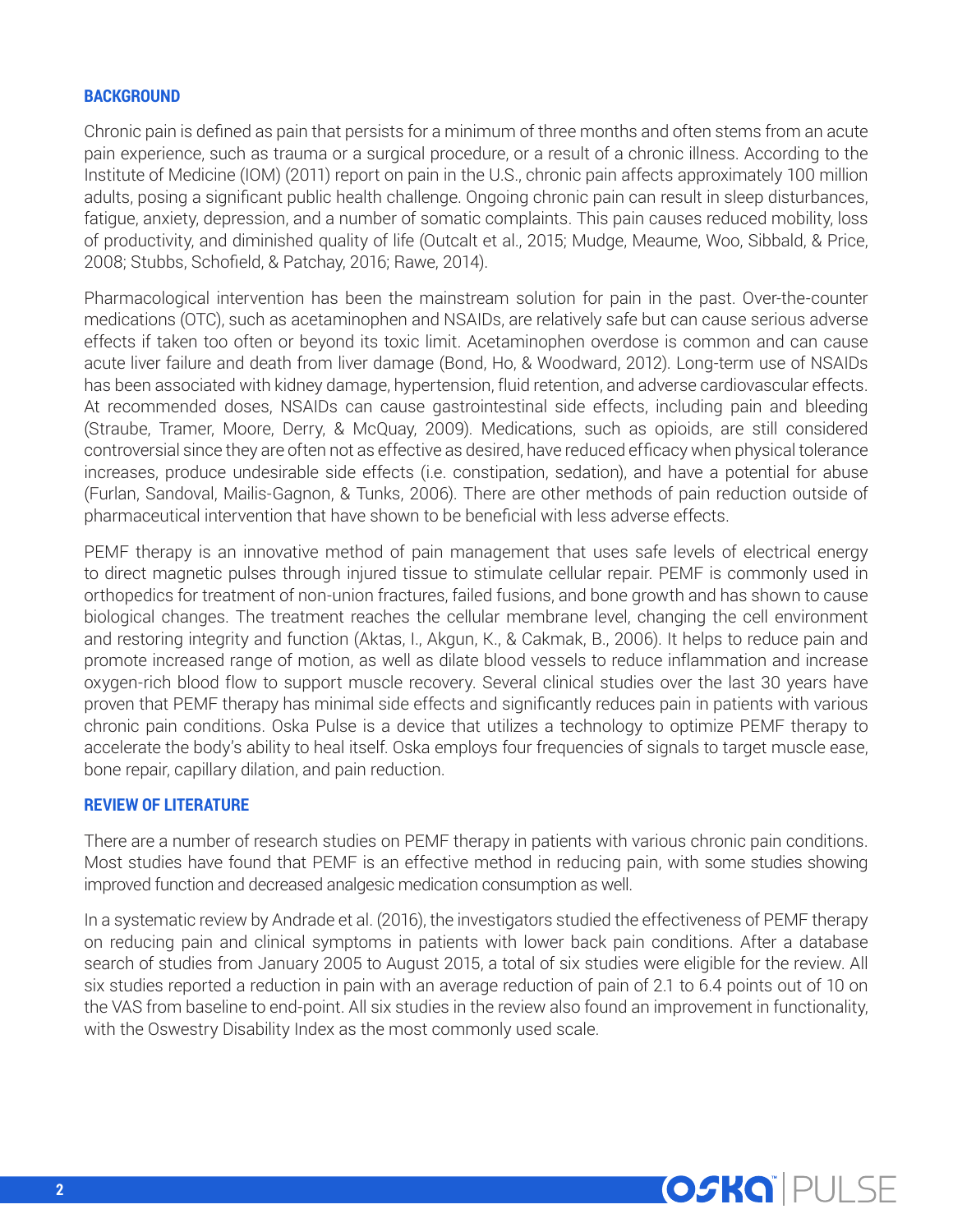Many additional research studies have proven the efficacy of PEMF therapy as a method for patients with chronic disorders to reduce chronic pain (Table 1). In a study by Galace de Freitas et al. (2014), the researchers found that after three weeks of PEMF therapy, patients with shoulder impingement syndrome experienced higher levels of function, increased muscle strength, and reduced pain (P<0.05). Following treatment, patients were enrolled into a therapeutic exercise program to improve mobility and strength. Participants who received PEMF prior to the program showed increased strength while those who received placebo did not show any improvement (P<0.05). The results indicated that PEMF therapy is not only beneficial on its own but also effective when complemented with other interventions. Wuschech, von Hehn, & Funk (2015) studied a PEMF device, known as MAGCELL, on patients with pain from knee joint osteoarthritis. After 18 days of PEMF therapy with MAGCELL, patients showed reductions in pain (P<0.001), stiffness (P=0.032), and disability in daily activities (P=0.005). Twenty-nine percent of patients who received PEMF rated the effectiveness of the device as "very good" compared to a 0% rating from the placebo group.

PEMF therapy has also been shown to improve pain in patients post-surgery (Table 1). In a study of 30 patients with recurrent pain following back surgery who received PEMF twice a day for 45 days, it was found that approximately half of the participants experienced a reduction in back and leg pain intensity (PI) as well as decreased analgesic medication consumption. Sixty-seven percent of patients who responded to PEMF therapy reported an improvement in overall well-being (Harper, Schmidt, Kubat, & Isenberg, 2014). A study on postoperative pain in women recovering from Caesarean Section (C-Section) found that only 36% of the PEMF group experienced severe pain within 24 hours of the procedure compared to 72% in the control group. In addition to pain reduction, total analgesic use was 2.1 folds lower in the PEMF group than the control group during the seven postoperative days (Khooshideh, 2016). Heden & Pilla (2008) studied the effectiveness of PEMF therapy on women recovering from breast augmentation. They found that patients who received PEMF had a reduction in pain by a factor of three times that of the control group and a decrease in analgesic medication use three times faster than the control group. These three studies not only proved that PEMF therapy can reduce pain, but they also showed that the treatment can lead to a decrease in medication use, a treatment method that often comes with side effects.

## **METHODS**

### STUDY PARTICIPANTS

Participants were recruited using advertisements and word-of-mouth. Individuals of at least 18 years old and of either gender who experienced back, joint, or musculoskeletal pain for a period of three months or more were considered for the trial. Exclusion criteria included individuals who were pregnant, who were undergoing chemotherapy, and had implants or pacemakers. Respondents were interviewed and screened for eligibility. A total of 10 participants were accepted; seven females and three males, all Caucasian, and ranging in age from 33 to 70 years old. Each participant was given detailed information about the trial and written informed consent was obtained.

### STUDY DESIGN AND INTERVENTION

This trial was a single-arm, pilot study of the Oska Pulse device. The 10 participants were treated with an at-home PEMF device, called the Oska Pulse. The compact device is battery-operated, poses no risk of thermal injury, and is ideally suited for home use. It is easily operated with a push of a button to turn it on, and it is worn at the pain site with adjustable bands. Once activated, the device automatically runs through the pre-programmed sequence over a 30-minute period, then turns itself off.



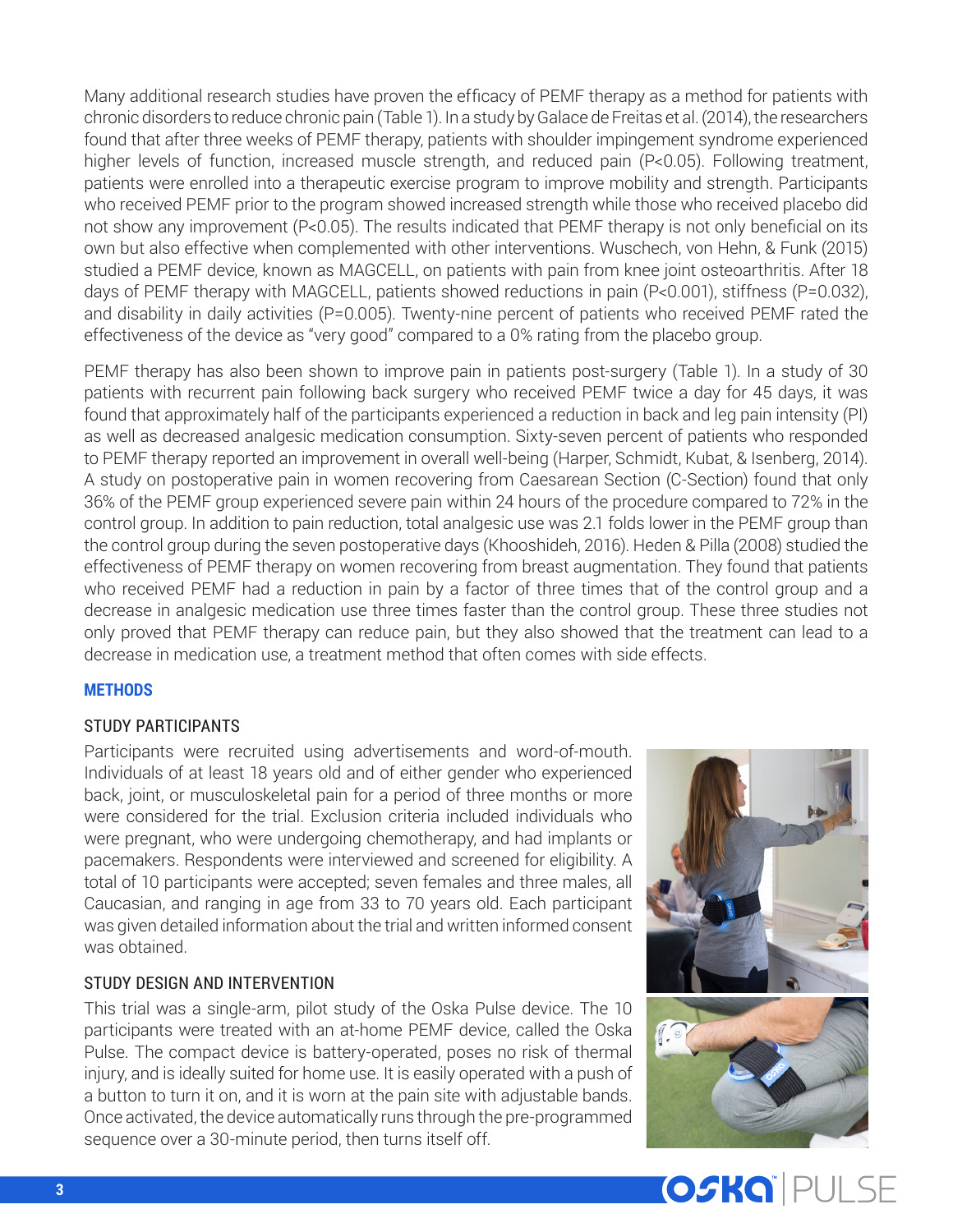Participants were instructed to use the Oska Pulse device for two 30-minute sessions in the morning, afternoon, and before bed, totaling six sessions of three hours a day. The participants were to continue this treatment protocol for a total of four weeks.

# OUTCOME MEASURES

Participants were asked to score and log their pain levels each morning prior to treatment and each evening after treatments. Pain was evaluated using a 0 to 10 numeric pain rating scale (NPRS) where 0 was "no pain at all," 5 was "moderate pain," and 10 was the "worst pain imaginable."

The participants were interviewed prior to beginning the trial and at the end of the protocol to assess their pain experiences and the treatment effects. Open-ended questions were designed to encourage participants to talk freely about their chronic pain and whether or not the treatment was beneficial in improving pain and sense of well-being.

## **RESULTS**

A repeated measures ANOVA with a Greenhouse-Geisser correction determined a difference in subjects' mean pain scores overtime: F(2.681, 308.286) = 9.460 with p<0.001.

After four weeks of treatment with the Oska Pulse device, the overall pain reduction of the patients ranged from 0% to 94%. Five participants showed an overall decrease in pain with three participants remaining pain-free or nearly pain-free (score of 1 out of 10 on NPRS). Of the five participants, four reported that they perceived an improvement in mobility (Table 2). Subject #1, for example, was a 70-year-old male who had a history of bilateral knee pain for three years. He had a baseline pain of 4 out of 10, and after 12 days of using the Oska Pulse device as instructed, he consistently reported a pain level of 0 at morning and night for the rest of the trial (Figure 1). He also reported an improvement in mobility.



 $\mathbb{S}^1$  subject  $\mathbb{S}^1$ 

*Figure 1. Morning and night pain levels of subject #1 during trial.*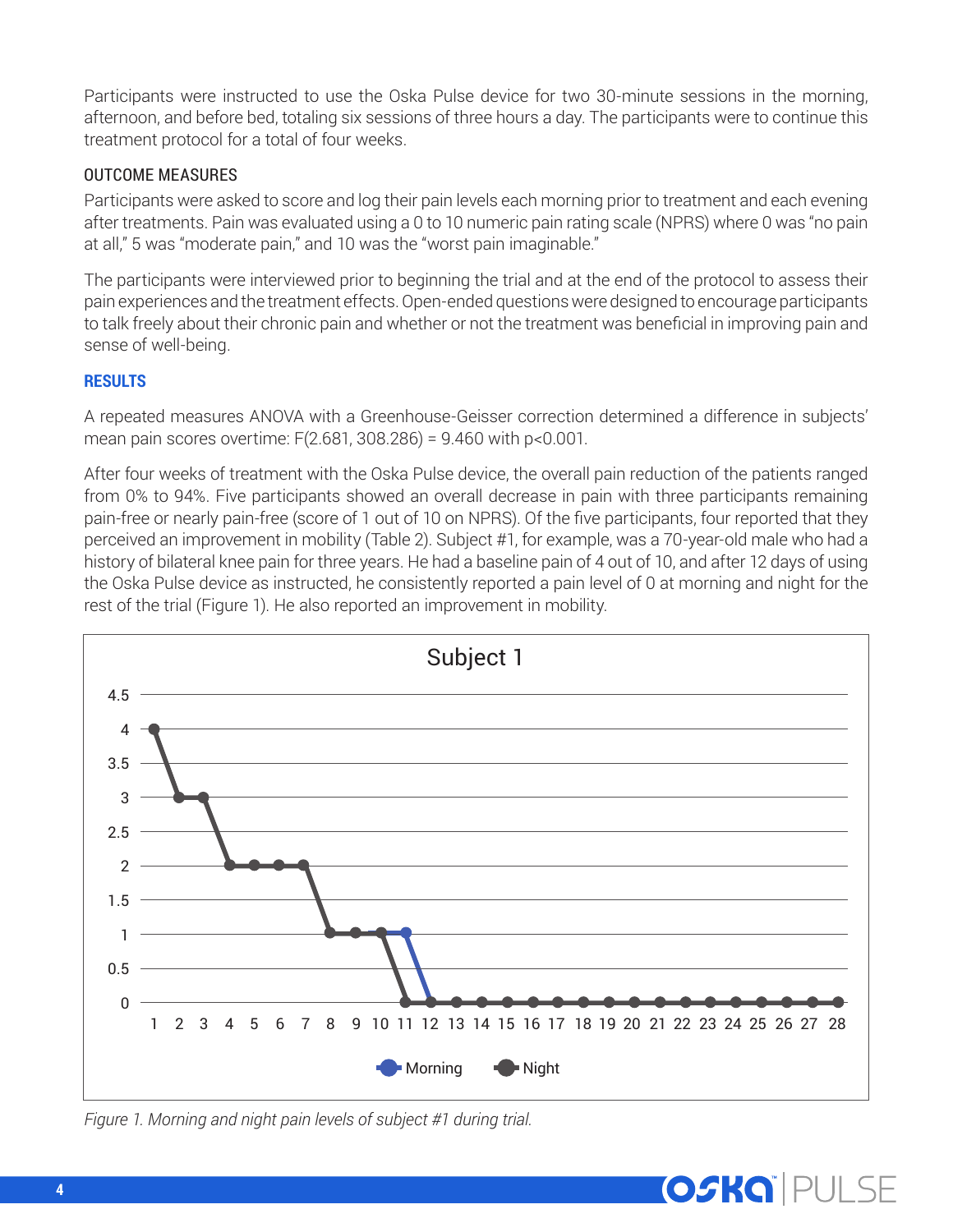Subjects #4 and #7 showed overall reduction in pain but were not consistently pain-free by the end of the trial (Table 2). Subject #7 reported using the device for only two weeks total. Subject #4 had left knee pain and reported lower levels of pain with the device at night. The graph shows that he had an increase in pain during weeks to 3, but pain decreased from then until the end of the trial (Figure 2).



*Figure 2. Morning and night pain levels of subject #4 during trial.*

While half of the participants did not show an overall reduction in pain from their reports, subjects #2, #9, and #10 still perceived an improvement in mobility. Subject #9, for example, was a 69 year old female with lower back pain from a herniated disc. She reported a baseline pain level of 10 and stated that the device not only made her back feel better, but also allowed her to be more active. While she perceived improvements, the graph of her reported pain levels throughout the four weeks illustrates her levels as variable in the mornings and nights with some days better than others (Figure 3).

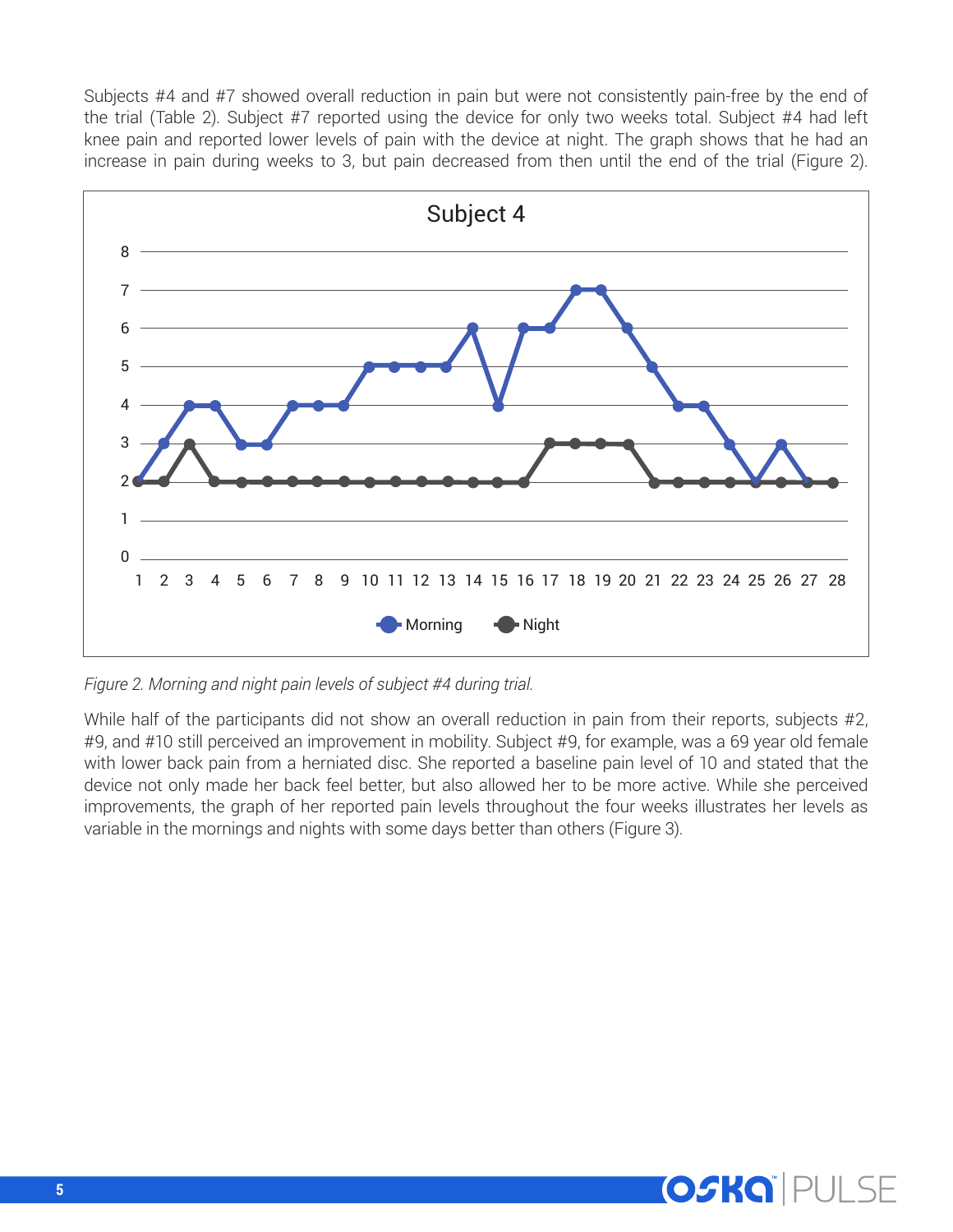

*Figure 3. Morning and night pain levels of subject #9 during trial.*

Subjects #6 and #8 did not show any overall improvements with the Oska Pulse device, as there were neither reduction in pain nor perceived improvement in mobility (Table 2). Subject #6, who had back pain, reported that the device slid off the area of pain often. Subject #8 was noncompliant with the treatment, as he often forgot to follow the schedule and only used the device two to three sessions a day.

### **DISCUSSION**

The results of this research study found that the Oska Pulse device is an effective method of pain management for patients with chronic pain. Statistical analysis found a significant difference in the subjects' mean pain scores overtime, indicating that regular use of the device reduced pain for the group as a whole. Similar to other research studies on PEMF therapy that were mentioned in the literature review, this study found that PEMF can both reduce pain and improve perceived mobility. Fifty percent of the subjects showed overall pain reduction from the device, while three became either pain-free or nearly pain-free, proving that the Oska Pulse can be effective.

Although five out of the 10 participants showed improvements based on the data, eight out of the 10 reported that the Oska Pulse was helping their pain and mobility during the four-week trial. It can be assumed that there were some benefits from the device for these subjects but more time was needed to see significant effects. Additionally, although the NPRS is a highly reliable tool, it only measures pain intensity at a given point in time and does not capture the complex nature of the pain experience or subtle changes that may occur. This could also explain why the data is not consistent with the patients' perception of their pain experiences.

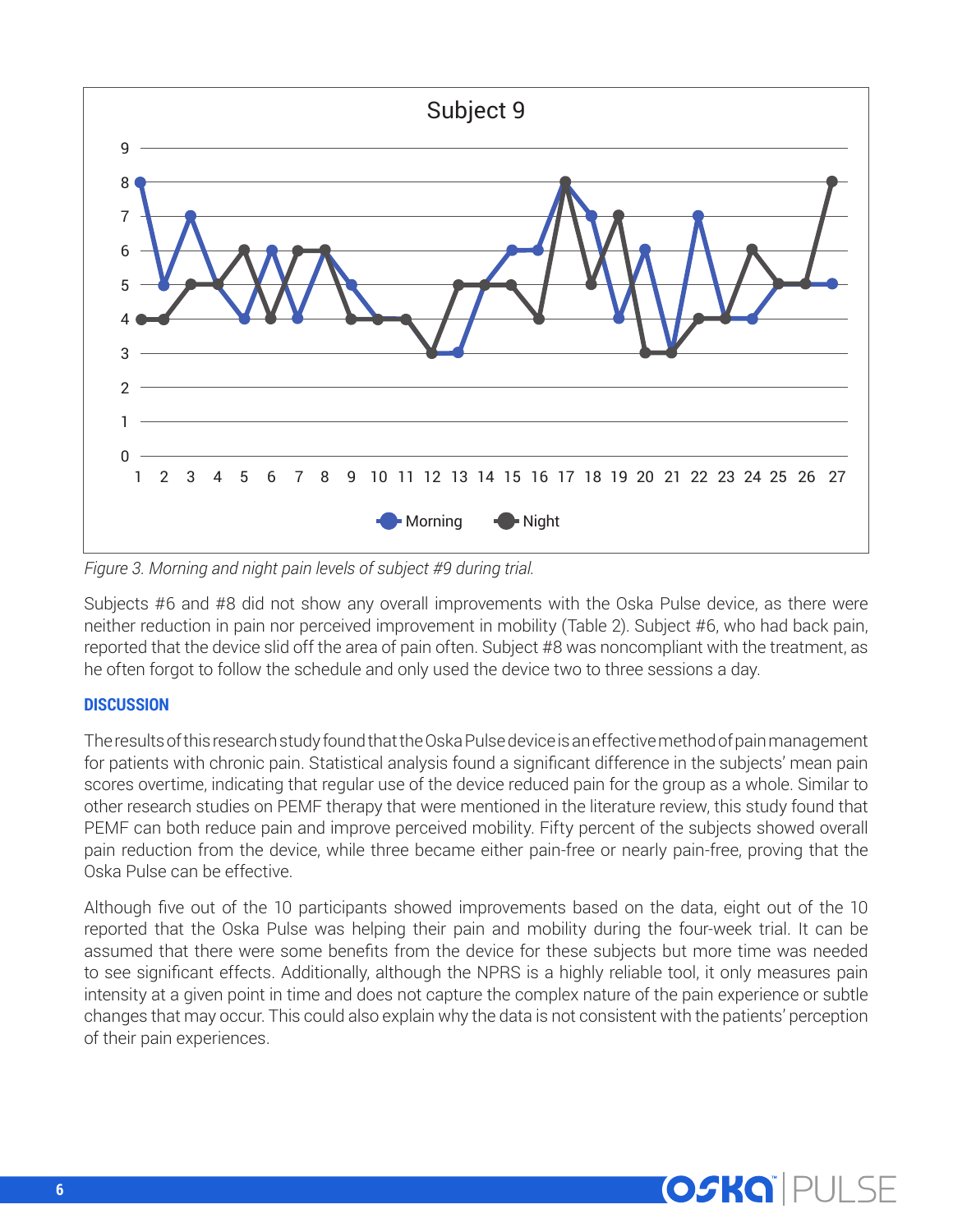In addition, there were variances in the results because some subjects did not follow protocol or use the device properly. Both subjects #7 and #8 did not follow protocol or use the device long enough to see its full effects. Subject #7 showed overall reduction in pain, while subject #8 did not have improvements. Subject #6 simply did not gain benefits from the Oska Pulse because the device was not worn properly during sessions.

Two subjects reported that they used the device on other painful parts of the body that were not included in the study. They saidJa that they experienced positive results.

### LIMITATIONS

The fact that this was a convenience sample and the sample size was extremely small were certainly limitations. There was also a lack of a control arm and some results were anecdotal. The demographics were limitations to the study, as there was not an equal number of males and females and all the participants were Caucasian. There may be gender and ethnic differences in pain perception that should be considered. In addition, the NPRS may not have truly reflected the multidimensional pain experience of each of the subjects.

### FUTURE STUDIES

While this study found positive results from using the Oska Pulse, its limitations and variable results indicate that more research studies need to be conducted on the device. Future research studies should have a larger sample size and include a control arm. A sample population with greater diversity would be preferable. Additional outcome measures of pain experiences should be utilized to fully assess any effects from using the device.

### **CONCLUSION**

With chronic pain as a common problem seen in clinical practice, patients and providers are seeking alternatives to pain management that are safe and effective. Oska Pulse is a non-invasive and safe device that uses PEMF to heal the body. In this pilot study, the Oska Pulse device improved pain experiences for most of the patients with chronic pain problems, indicating that the device is effective. Larger studies need to be conducted to assess the full potential of this device.

#### **REFERENCES**

- Aktas, I., Akgun, K., & Cakmak, B. (2006). Therapeutic effect of pulsed electromagnetic field in conservative treatment of subacromial impingement syndrome. *Clinical Rheumatology, 26*(8), 1234-9. doi: 10.1007/s10067-006-0464-2.
- Andrade, R., Duarte, H., Pereira, R., Lopes, I., Pereira, H., Rocha, R., & Espregueira-Mendes, J. (2016). Pulsed electromagnetic field therapy effectiveness in low back pain: A systematic review of randomized controlled trials. *Porto Biomedical Journal, 12*(1).
- Bond, G.R., Ho, M., & Woodward, R.W. (2012). Trends in hepatic injury associated with unintentional overdose of paracetamol (acetaminophen) in products with and without opioid: An analysis using the National Poison Data System of the American Association of Poison Control Centers (2000-2007). *Drug Safety, 35*(2), 149-157.
- Institute of Medicine (U.S.). (2011). *Relieving pain in America: A blueprint for transforming prevention, care, education, and research*. Washington, D.C: National Academies Press.

Furlan, A.D., Sandoval, J.A, Mailis-Gagnon, A., & Tunks, E. (2006). Opioids for chronic noncancer pain: A

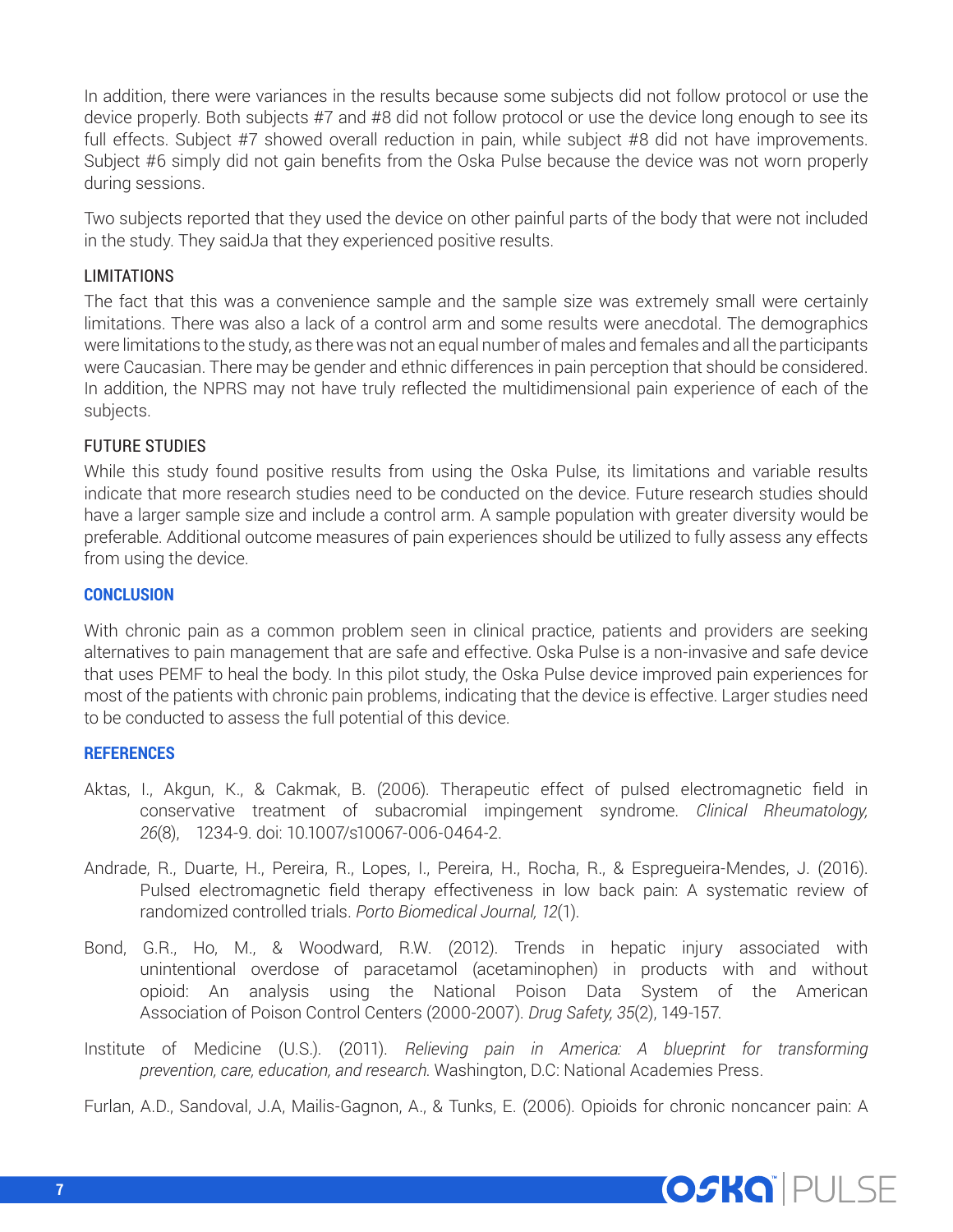meta-analysis of effectiveness and side effects. *Canadian Medical Association Journal, 174*(11), 1589-94. doi: 10.1503/cmaj.051528.

- Galace de Freitas, D., Marcondes, F.B., Monteiro, R.L., Rosa, S.G., Maria de Moraes Barros Fucs, P., & Fukuda, T.Y. (2014). Pulsed electromagnetic field and exercises in patients with shoulder impingement syndrome: A randomized, double-blind, placebo-controlled clinical trial. *Archives of Physical Medicine and Rehabilitation, 95*(2), 345-52. doi: 10.1016/j.apmr.2013.09.022.
- Harper, W.L., Schmidt, W.K., Kubat, N.J., & Isenberg, R.A. (2014). A open-label pilot study of pulsed electromagnetic field therapy in the treatment of failed back surgery syndrome pain. *International Medical Case Reports Journal, 8*, 13-22. doi: 10.2147/IMCRJ.S73068.
- Heden, P. & Pilla, A.A. (2008). Effects of pulsed electromagnetic fields on postoperative pain: A doubleblind randomized pilot study in breast augmentation patients. *Aesthetic Plastic Surgery, 32*(4), 660-6. doi: 10.1007/s00266-008-9169-z.
- Khooshideh, M., Latifi Rostami, S.S., Sheikh, M., Ghorbani Yakta, B., & Shahriari, A. (2016). Pulsed electromagnetic fields for postsurgical pain management in women undergoing Caesarian Section, a double-blind randomized placebo-controlled trial. *Clinical Journal of Pain*, doi: 10.1097/AJP.0000000000000376.
- Mudge, E.J., Meaume, S., Woo, K., Sibbald, R.G., & Price, P.E. (2008). Patients' experience of wound-related pain: An international perspective. *European Wound Management Journal, 8* (2), 19-28.
- Outcalt, S.D., Kroenke, K., Krebs, E.E, Chumbley, N.R., Wu, J., Yu, Z., & Bair, M.J. (2015). Chronic pain and comorbid mental health condition: Independent associations of post traumatic stress disorder and depression with pain, disability, and quality of life. J*ournal of Behavioral Medicine, 38*(3), 535-543. doi: 10.1007/s 10865-015-9628-3.
- Rawe, I.M. (2014). The case for over-the-counter shortwave therapy: Safe and effective devices for pain management. *Pain Management,4*(1).37-43.
- Straube, S., Tramer, M.R., Moore, R.A., Derry, S., & McQuay, H. J. (2009). Mortality with upper gastrointestinal bleeding and perforation: Effects of time and NSAID use. *BMC Gastroenterology, 9*(41). doi: 10.1186/1471-230X-9-41.
- Stubbs, B., Schofield, P., & Patchay, S. (2016). Mobility limitations and fall related factors contribute to the reduced-health related quality of life in older adults with chronic musculoskeletal pain. *Pain Practice, 16*(1), 80-89.
- Wuschech, H., von Hehn, U., Mikus, E., & Funk, R.H. (2015). Effects of PEMF on patients with osteoarthritis: Results of a prospective, placebo-controlled, double-blind study. *Bioelectromagnetics, 36*(8), 576-85. doi: 10.1002/bem.21942.

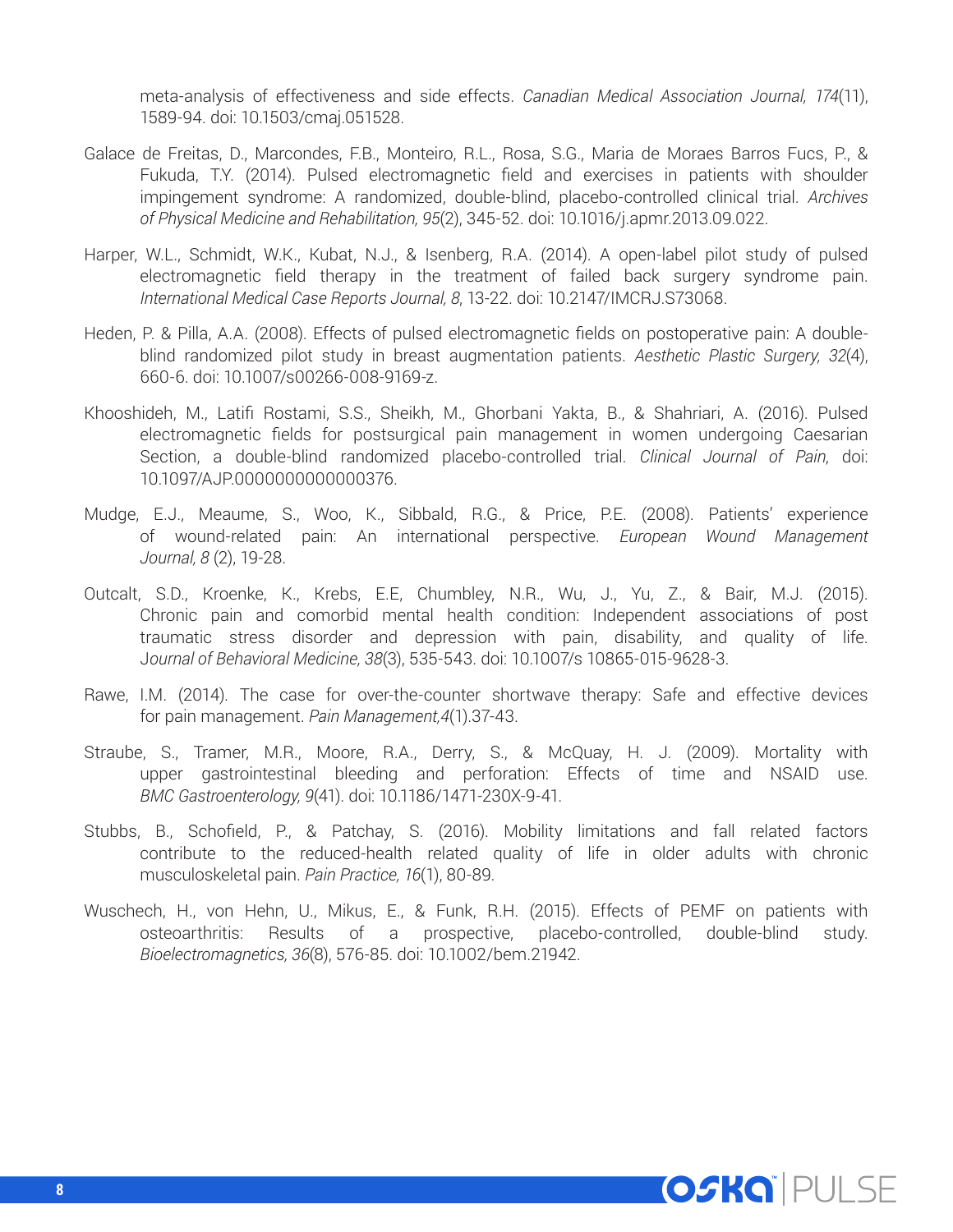| Table 1. Research studies on PEMF therapy for patients with chronic pain.                                                                   |                                                                                                                                                                                                                   |                                                                    |                                                                                                                                                                                                                                                                                        |                                                                                                                                                                   |                                                                                                                                                                                                                                                                                                                                                                                                                                                                              |  |  |  |
|---------------------------------------------------------------------------------------------------------------------------------------------|-------------------------------------------------------------------------------------------------------------------------------------------------------------------------------------------------------------------|--------------------------------------------------------------------|----------------------------------------------------------------------------------------------------------------------------------------------------------------------------------------------------------------------------------------------------------------------------------------|-------------------------------------------------------------------------------------------------------------------------------------------------------------------|------------------------------------------------------------------------------------------------------------------------------------------------------------------------------------------------------------------------------------------------------------------------------------------------------------------------------------------------------------------------------------------------------------------------------------------------------------------------------|--|--|--|
| <b>Authors and Date</b>                                                                                                                     | <b>Study Objective</b>                                                                                                                                                                                            | <b>Study Population</b>                                            | <b>Intervention</b>                                                                                                                                                                                                                                                                    | <b>Variables</b>                                                                                                                                                  | <b>Results</b>                                                                                                                                                                                                                                                                                                                                                                                                                                                               |  |  |  |
| Galace de Freitas,<br>D., Marcondes,<br>F.B., Monteiro, R.L.,<br>Rosa, S.G., Maria de<br>Moraes Barros Fucs,<br>P., & Fukuda, T.Y.,<br>2014 | To evaluate the<br>effectiveness<br>of PEMF and<br>exercises in<br>reducing pain,<br>improving<br>function, and<br>improving<br>muscle strength<br>in patients<br>with shoulder<br>impingement<br>syndrome (SIS). | 56 patients, ages<br>40-60 years old<br>with a diagnosis<br>of SIS | Intervention group<br>$(n=26)$ = patients<br>received PEMF;<br>Control group (n=30)<br>= patients received<br>placebo PEMF; After<br>3 weeks of PEMF/<br>placebo, both groups<br>started a 6 week<br>therapeutic exercise<br>program to increase<br>shoulder mobility and<br>strength. | Pain (VAS),<br>function (UCLA<br>shoulder rating<br>scale, Constant-<br>Murley shoulder<br>score), muscle<br>strength<br>(handheld<br>dynamometry)                | The PEMF group had a higher level of<br>function and reduced pain at all follow-ups<br>(P<0.05), while the placebo PEMF group<br>only had increased function and reduced<br>pain after exercise therapy. The PEMF<br>group had increased strength in lateral<br>and medial rotation (P<0.05), whereas the<br>placebo PEMF group showed no significant<br>changes in strength.                                                                                                |  |  |  |
| Wuschech, H., von<br>Hehn, U., Mikus, E., &<br>Funk, R.H., 2015                                                                             | To evaluate the<br>effects of PEMF<br>(MAGCELL<br>device) on<br>patients with pain<br>from knee joint<br>osteoarthritis.                                                                                          | 57 patients with<br>an average age of<br>61.6 years                | Intervention group<br>$=$ PEMF for 5 min<br>twice a day for 18<br>days; Control group<br>= placebo PEMF for<br>5 min twice a day for<br>18 days                                                                                                                                        | Pain, stiffness,<br>and disability in<br>daily activities<br>with Western<br>Ontario and<br>McMaster<br>Universities<br>Osteoarthritis<br>Index (WOMAC)<br>scales | Treatment with the MAGCELL device<br>showed a significant reduction in pain<br>(P<0.001), significant reduction in stiffness<br>(P=0.032), and a significant reduction in<br>disability in daily activities (P=0.005). The<br>placebo group did not show significant<br>change in any of the above variables.<br>Patient ratings of the "effectiveness" of<br>MAGCELL was 29.5% very good and<br>27.3% good compared to 0% and 15.4%,<br>respectively, in the placebo group. |  |  |  |

*Table 1 continues on next page*

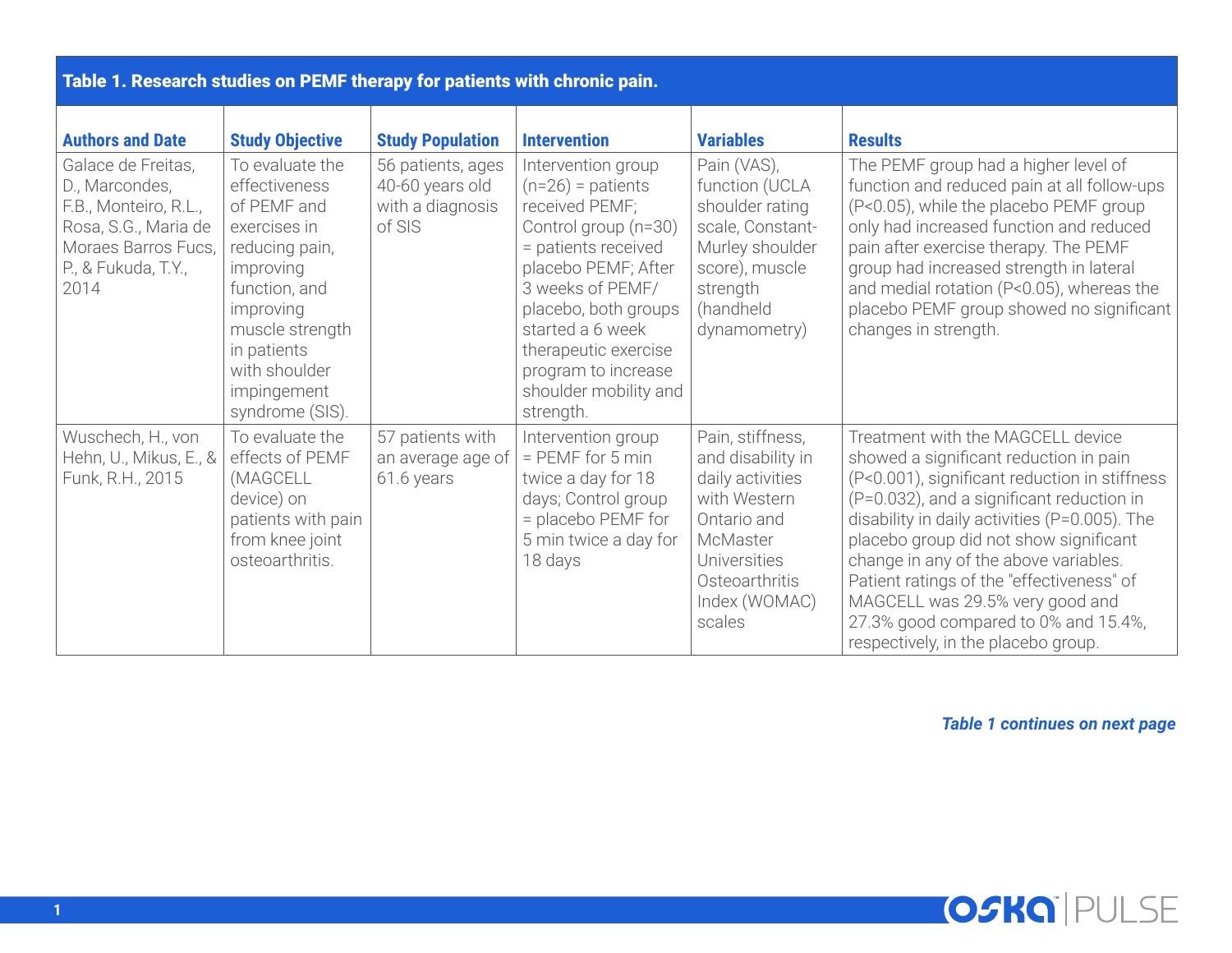| Table 1. Research studies on PEMF therapy for patients with chronic pain. (cont.)                       |                                                                                                                                                                                                     |                                                               |                                                                                                                                                                       |                                                                                                                                                                                |                                                                                                                                                                                                                                                                                                                                                                                                                                                                                                                                                           |  |  |  |
|---------------------------------------------------------------------------------------------------------|-----------------------------------------------------------------------------------------------------------------------------------------------------------------------------------------------------|---------------------------------------------------------------|-----------------------------------------------------------------------------------------------------------------------------------------------------------------------|--------------------------------------------------------------------------------------------------------------------------------------------------------------------------------|-----------------------------------------------------------------------------------------------------------------------------------------------------------------------------------------------------------------------------------------------------------------------------------------------------------------------------------------------------------------------------------------------------------------------------------------------------------------------------------------------------------------------------------------------------------|--|--|--|
| Harper, W.L.,<br>Schmidt, W.K.,<br>Kubat, N.J., &<br>Isenberg, R.A., 2014                               | To evaluate the<br>effectiveness of<br>PEMF in patients<br>with recurrent<br>pain following<br>back surgery.                                                                                        | 30 patients                                                   | All participants<br>received PEMF twice<br>a day for 45 days.                                                                                                         | Pain intensity (PI),<br>physical function<br>(Oswestry<br>Disability Index),<br>analgesic<br>consumption,<br>overall well-being<br>(Patient Global<br>Impression of<br>Change) | 33% of participants reported a clinically<br>meaningful reduction in PI overall.<br>Participants reported an average of 44%<br>and 55% reduction in back PI and leg PI,<br>respectively, and 13% improvement in<br>physical function. 50% of responders and<br>12% of nonresponders used less analgesia<br>consumption following treatment. 67%<br>of responders and 0% of nonresponders<br>reported improvement in overall well-being.                                                                                                                   |  |  |  |
| Khooshideh, M.,<br>Latifi Rostami, S.S.,<br>Sheikh, M., Ghorbani<br>Yakta, B., & Shahriari,<br>A., 2016 | To evaluate the<br>effectiveness<br>of PEMF on<br>postoperative<br>pain reduction,<br>wound healing,<br>and analgesic<br>use in patients<br>recovering<br>from Caesarian<br>Section<br>(C-Section). | 72 women,<br>who underwent<br>elective C-Section              | Intervention group<br>$(n-36)$ = active PEMF;<br>Control group (n=36)<br>$=$ sham PEMF                                                                                | Pain (VAS),<br>analgesic use,<br>wound healing                                                                                                                                 | Fewer women in the active PEMF group<br>experienced severe pain within 24 hr<br>postoperative (36% vs 72%, P=0.002).<br>Analgesic use was 1.9 folds lower in<br>the active PEMF group within 24 hr<br>postoperative (1.6+/-0.7 vs 3.1+/-1.2,<br>P<0.001), while total analgesic use was<br>2.1 folds lower in the active PEMF group<br>during the 7 postoperative days (1.7+/-<br>0.7 vs 3.7+/-1.1, P<0.001). At 7 days<br>postoperative, the active PEMF group had<br>better wound healing, with no exudate,<br>erythema, or edema, than the sham group. |  |  |  |
| Heden, P. & Pilla,<br>A.A., 2008                                                                        | To evaluate the<br>ability of PEMF<br>to control pain<br>after breast<br>augmentation.                                                                                                              | 42 healthy<br>females<br>undergoing<br>breast<br>augmentation | Group $1(n=14)$<br>= bilateral PEMF<br>treatment; Group<br>$2(n=14)$ = bilateral<br>sham treatment;<br>Group $3(n=14) =$ one<br>breast with PEMF<br>and one with sham | Pain (VAS),<br>analgesic<br>medication<br>consumption                                                                                                                          | Participants who had active PEMF had a<br>decrease in pain by a factor of 3 times that<br>of the sham cohort by postoperative day 3<br>(P<0.001) and persisted until postoperative<br>day 7. Use of analgesic medication also<br>decreased 3 times faster in the active<br>versus sham groups by postoperative day<br>$3 (P<0.001)$ .                                                                                                                                                                                                                     |  |  |  |

*Table 1 shows the various studies on PEMF. Studies have shown that PEMF therapy is effective in reducing pain and improving function.*